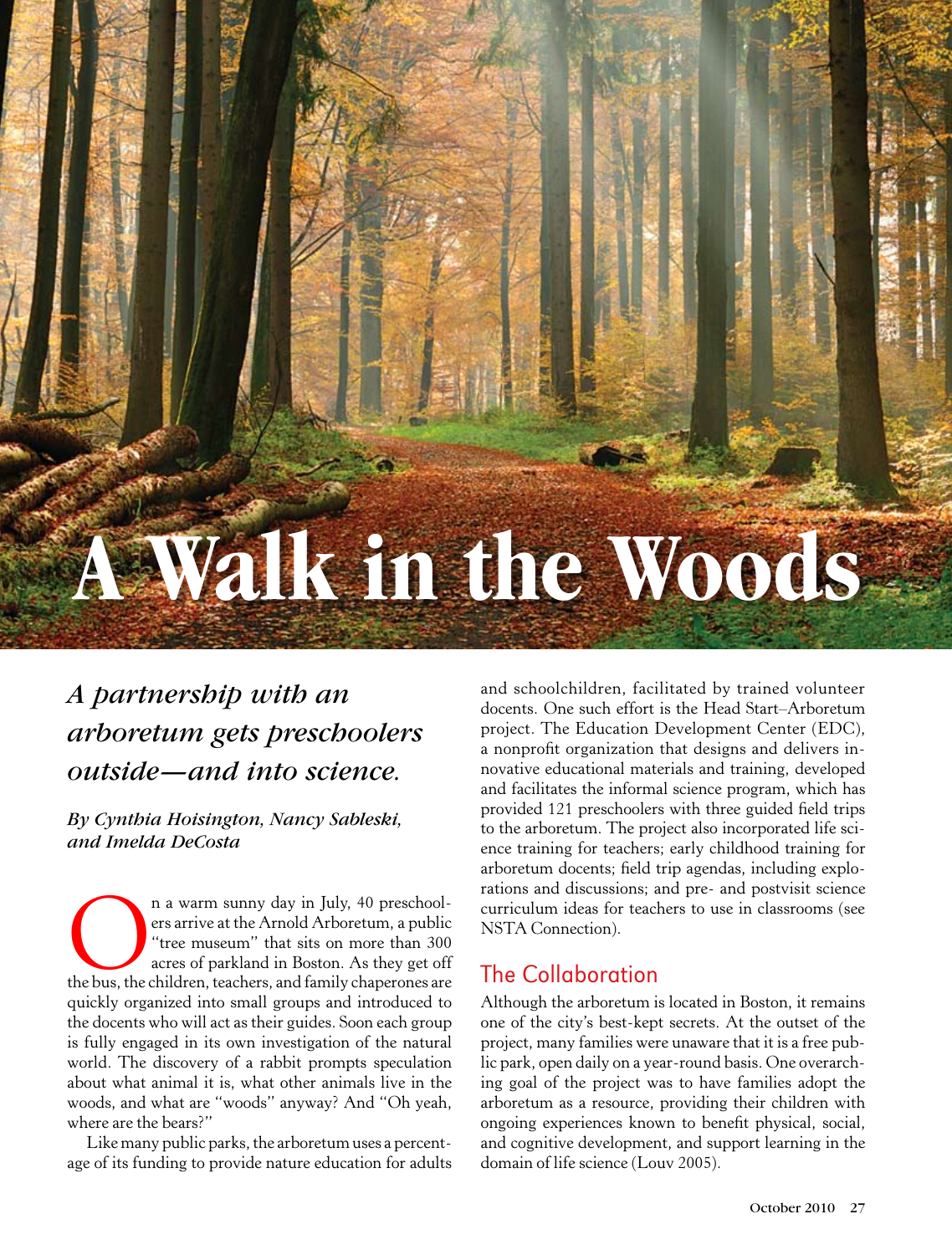#### Figure 1.

#### Nature field trip safety tips.

Grouping and Identifying Children:

- Have a clear written plan for grouping children and adults before departing the school.
- Ensure at least one adult for each group of four children. Adults should be fully informed of the names and any relevant characteristics of the children in their group (e.g., if a child is afraid of dogs).
- • Whenever possible, match languages and temperaments of children and adults.
- Give special consideration to children with behavioral challenges or children who may be frightened of wide open spaces. Any children with medical considerations should be partnered with a teacher.
- Each child should have a clearly secured identifying tag that provides the name, address, and phone number of the school.
- Each teacher should have the daily attendance sheet clearly marked to show who is present on the field trip, signed parent permissions for each child to go, and the emergency contact names and phone numbers for each child.

#### Safety Precautions:

- Review a list of potentially poisonous plants with park staff to ensure that these plants will be avoided during the trip.
- Discuss safety rules with children before departing. They are to check with adults before handling, smelling, or picking any plants. Nothing is to be put in their mouths. No climbing trees.
- Advise parents beforehand to dress children in appropriate clothing—pants and sneakers or walking shoes. Have a plan for inclement weather.
- A first-aid kit carried by a teacher should be available to each group of 20 children. It should contain appropriate medications for individual children with allergies, along with the doctor's written authorization for administration.
- There should be at least one cell phone for the group and an established protocol for emergencies including program staff to be notified.
- Sunscreen should be applied to children when appropriate.
- Consideration for stopping, resting, and snacking as children require should be incorporated into field trip plans.
- Any items being collected and taken back to classrooms should be checked by park staff.

Specifically, the collaboration aimed to support children's developing comprehension of science inquiry and basic life science concepts. As children ran their palms along the rough bark of horse chestnut trees or gently cradled a toad, they would have experiences unavailable to them at school, with potential to augment and enrich their classroom science curriculum.

The following four guidelines were foundational to all aspects of project planning:

- • Explorations at the arboretum and in classrooms will connect to "big ideas";
- All activities will include opportunities to engage in authentic inquiry;
- • Related life science experiences will connect over time and across settings; and
- Facilitating adults, especially the teachers and docents, will be aware of life science concepts, the inquiry process, and young children's development.

Follow your school guidelines for outdoor explorations. See our tips for nature study safety in Figure 1.



## Connecting to Big Ideas

The following "big ideas" or concepts set the stage for our explorations:

*Living things have physical characteristics that can be observed and described.* During their arboretum visits, children made close observations of the plants, animals, and natural materials they discovered. Children's explorations always began and ended in the same grove of horsechestnut trees where each small group explored one tree and its surrounding area. Children examined protruding roots; measured trunks using their arms and long pieces of string; collected tree parts; and used magnifiers to look more closely at bark, leaves, flowers, and fruit. Docents, teachers, and assistants encouraged children to notice details of plant parts and to compare and contrast the physical characteristics of leaves of different plants—incorporating the process skill of classification. Once a toad hopped in front of a group and everyone jumped back in unison. This prompted a close (but guarded!) observation of the toad, and the guide asked "Why do you think the toad is so hard to see in the grass?" "It looks the same!" one child said, noticing that the toad and the grass had the same green and gold colors, hinting at the idea of camouflage, an adaptive characteristic.

*Living things grow, change, and have life cycles.*  Because children visited the same trees during spring, summer, and fall, they were able to observe predictable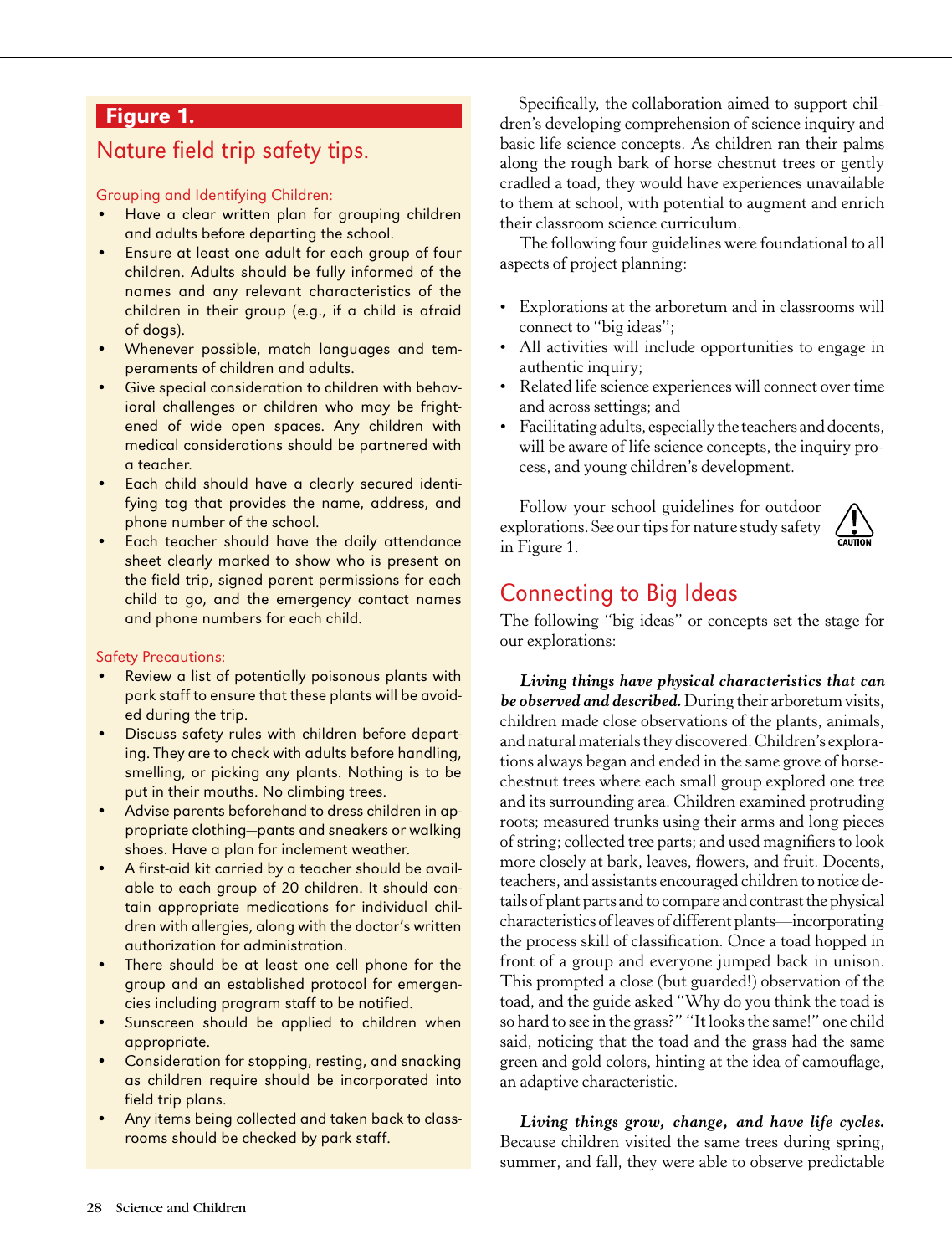changes in the trees that indicated evidence of the life cycle. Large creamy flowers in spring, green spiny fruit in summer, and shiny brown nuts in fall provided lots of evidence for children to collect, examine, draw, and talk about—bringing in representation and communication skills. These observations, along with the conversations that followed, also provided opportunities for children to see patterns (trees change and grow just like other plants do) and make the inference that trees are plants and living things, something that young children often find hard to grasp.

*Living things have needs and they depend on their environments and other living and nonliving things to get these needs met.* The children soon discovered evidence of animals in and around the trees; a stash of nuts in a trunk hollow, tiny holes eaten in the leaves, and insects crawling on the bark.

As children generated ideas about the creatures that were using the trees for food and shelter, they were introduced to yet another big idea: Living things depend on their environments and on one another for survival. During the second part of each trip, groups moved outward and away from the horse chestnut trees and investigated the minihabitats of grove, meadow, and adjacent woodland. They made predictions about what kinds of creatures they would see, observed the ground and plants closely looking for small creatures, and collected natural items specific to each of these habitats. When one group of children moved a small fallen log in the meadow, they uncovered insects and pill bugs. What did the creatures like about being under the log? Children hypothesized that they were hiding from other animals.

#### Authentic Inquiry

Throughout the project, we focused our attention on supporting children's use of three specific fundamental inquiry skills: exploring, representing, and engaging in science talks. We chose these because they could be used and practiced during follow-up activities in the classroom, and drawings that could be taken home would help children share their experiences with families.

We knew that many of the children had never been out in nature to this extent and predicted that they would be either overly nervous or overconfident about exploring. We also knew that observation, the hallmark of exploration in the natural world, would require a measure of self-control that would be difficult for some. But during each trip, we were amazed consistently by the children's willingness to make close observations, talk about them, and generate ideas about what they observed. When one small group discovered some leaves with tiny holes in them, they



Students explore how bark feels.

looked at the leaves with their magnifying glasses and shared ideas about what had caused the holes. "Something was eating them" said one child. "Maybe a squirrel" said another. "I think it was spiders!" said a third.

One strategy we used to support exploration was to encourage the children to explore using all of their senses (except taste!) whenever possible. At the beginning of the first trip, docents asked children to lie down on the grass, close their eyes, listen to the sounds they heard, and feel the grass and breeze on their skin. "How does it feel to be rooted to the ground like a tree?" one docent asked the children. "It feels soft," "It feels hot on my face," and "It feels so relaxing!" were some of the children's comments. Docents and teachers invited children to hold, touch, and feel the plant parts they collected, and introduced words like *sharp, smooth,* and *spiny* as they supported children's descriptions.

During the second half of each trip, children spent time drawing trees and items of special interest they had collected on their excursions. Drawing helped children notice detailed physical characteristics like the different shades of "green, green, and green" on a leaf, the number of legs on a spider, or the shape of a tree when you stand back to look at it. The drawings also acted as prompts for conversations on the trips and back in the classrooms.

Science talks allowed children to express prior knowledge, describe observations, state comparisons, and share ideas. While studying the fruit from a horse chestnut tree in summer, one child said that it looked like a pineapple, which prompted a conversation about similarities and differences: "It's the same shape as a pineapple" and "it's pointy" but "it looks different inside." Docents and teachers supported children's engagement in science talks by asking open-ended questions that helped children describe their observations. Questions like "What do you see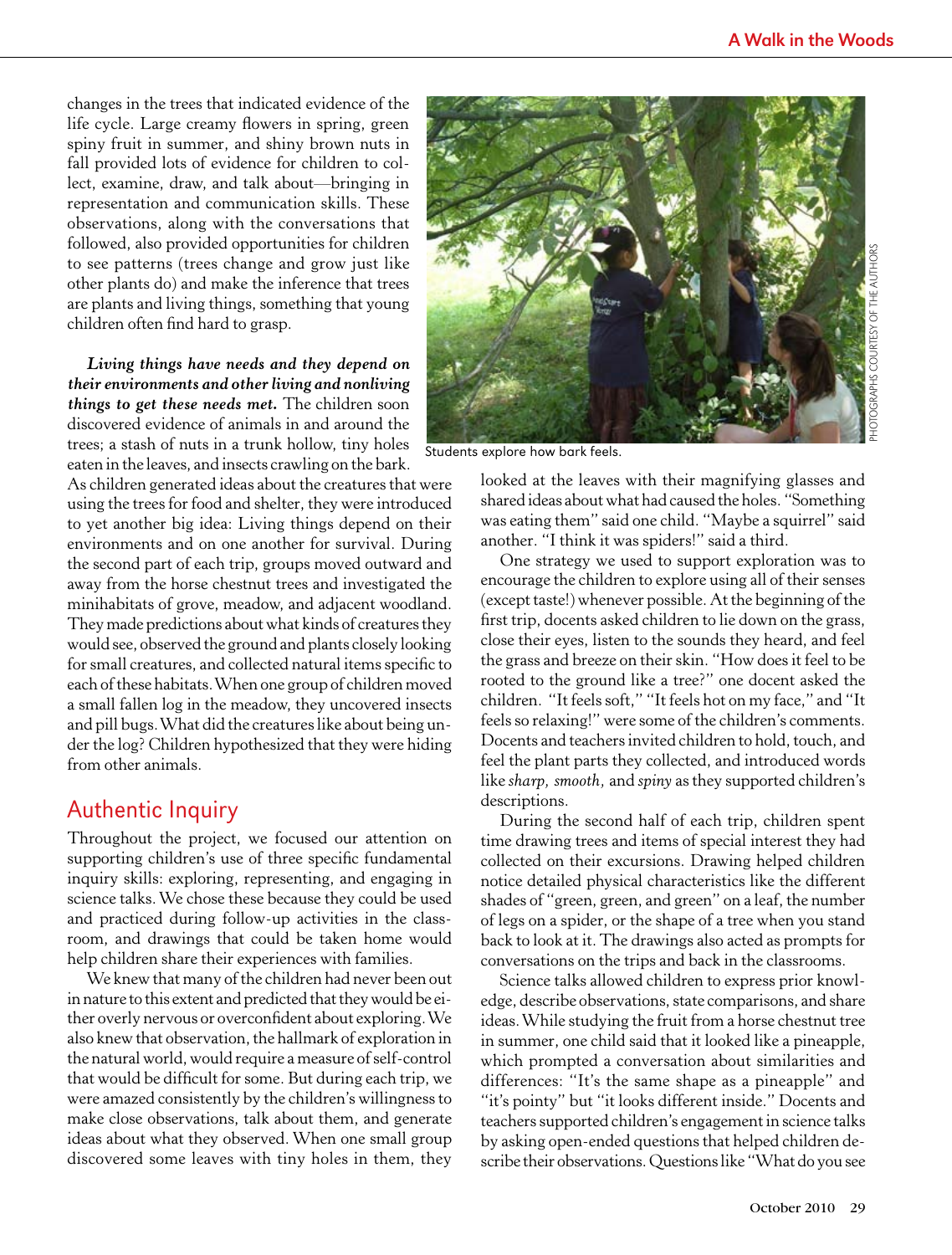inside that flower?" (a little green, more yellow, grass); "How did the bird sound?" (cawwww!); and "What do horse chestnuts look like to you?" (a ball, a squash, an egg) also helped children look and listen more closely and compare new items to familiar ones.

Exploring, representing, and participating in science talks continued back in the classroom as children continued to investigate, draw, and discuss their arboretum collections and do related activities. This helped to connect children's field trip and classroom experiences. For example, for the spring field trip, intentionally sequenced suggestions included making outdoor observations of trees and other plants around the school; observing, describing, and categorizing seeds; planting beans; and observing and documenting plant growth over time. In one classroom, for example, children did a focused investigation of bean seeds and observed them sprout and grow over time to learn more about the needs of living things.

#### Assessment

Children's life science learning and their ability to engage in inquiry were primarily assessed through observation of their behavior during field trips, review of their observational drawings, and their participation in science talks. Assessment was primarily used to uncover children's current ideas about living things so that teachers could intentionally plan direct experiences and conversations that would move children forward in their thinking about living things. Some typical ideas of preschoolers include that trees are not living things; that insects are not animals; and that seeds will all grow into flowers, no matter where they come from. Children's tree drawings made during and after the first field trip indicated confusion about roots and root structure. Four of the drawings show that children were not thinking about the roots of a tree at all. Two of them show some roots but the structure is stunted. Another shows a child's theory that birds enter, live, and fly inside the trunk of a tree. By uncovering these early understandings, teachers have opportunities to plan direct experiences and meaning-making conversations that help children question and further explore these ideas and generate new theories, based on the evidence they observe. For example, teachers may support children's learning about tree roots by pulling up a small tree (like the guide did on the first field trip) and inviting children to investigate, measure, and draw the roots.

#### Adult Participation

In this project the three critical groups of adults were the teachers, the docents, and the families. By having docents paired with teachers and teacher assistants on field

trips, we hoped to take advantage of their complementary skills and strengths. We also hoped that they would learn from one another how to best facilitate children's nature explorations and model this for family chaperones.

The arboretum docents are volunteers and include men and women with a broad range of personal and professional experiences in the life sciences, education, and related fields. What they share is a deep understanding of life science concepts, familiarity with the arboretum and its plant and animal life, and an enthusiasm to share their knowledge with children.

The teachers brought with them knowledge of developmentally appropriate practice, teaching strategies that are effective with young children, and an intimate familiarity with each of the children. As indicated by a pretraining survey, however, many teachers also came with some discomfort about nature and were nervous about leading children's life science explorations outdoors. EDC provided training for docents and teachers adapted from *Discovering Nature With Young Children*



Examining a tree up close.